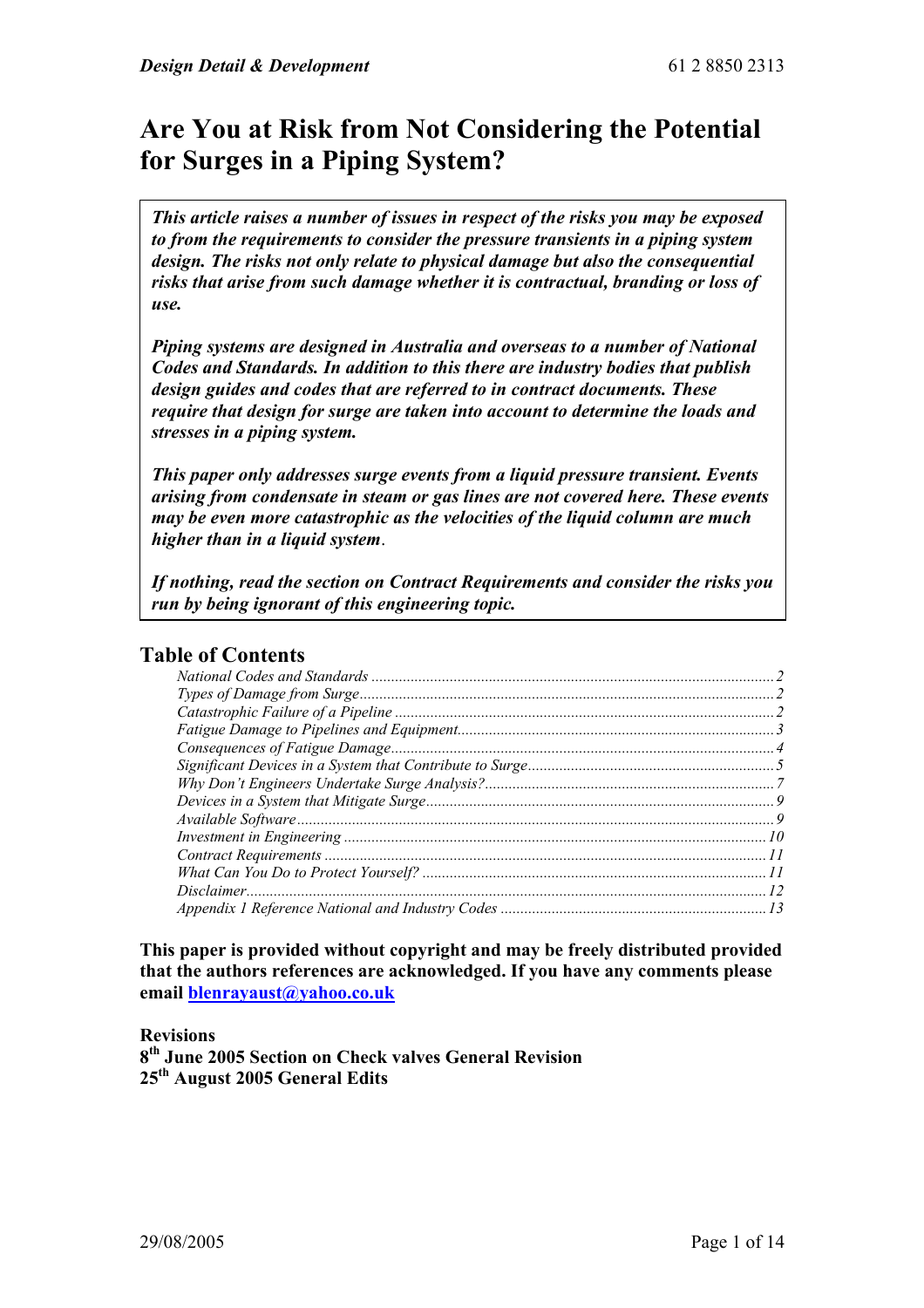# **National Codes and Standards**

Many National Codes and Standards have requirements to design piping systems to take into account the effects of occasional loads such as pressure transients in systems. This not only concerns positive pressures but also negative pressures. Full vacuum can occur when there is column separation in a pipeline. This commonly occurs when there is a loss of power or rapid closure of an upstream valve. Thin wall ferrous and low stiffness thermoplastic pipe may be subjected to the occurrence of buckling due to vacuum. Buckling may be more likely if the pipe has become oval because of the installation techniques.

Codes are generally enshrined in law and are mandatory whereas standards are voluntary unless referred to in a government Act or included in a contract.

*Appendix 1,* attached, lists a number of National Codes, Standards and Industry references where specific requirements to consider surge are provided. The list can be augmented by those documents that apply in your country or industry.

# **Types of Damage from Surge**

Some people advocate the use of the Joukowsky formula to determine the worst case of surge. Unfortunately although this may provide a high transient number it does not always indicate the highest transient pressure that will occur in a system for all scenarios. In practice this equation is usually only directly applicable to quite simple pipe systems and when rapid collapse of vapour cavities occurs<sup>1</sup>. In a complex system the pressure transient bounce off boundaries and can combine to produce even greater surges than for a simple valve closure in less that a pipe period. The equation makes no allowance for vacuum events that may result in buckling failure.

There are two categories of damage that arise from surge events. These are:-

- *catastrophic failure of the pipeline or equipment*
- *fatigue failure of the pipeline and/or of equipment components*

These are described in more detail below together with some of their consequences.

# **Catastrophic Failure of a Pipeline**

Pipelines have been known to fail catastrophically as a result of surge events. The failure may take the form of a pipe burst or a pipeline collapse from buckling. What are the consequences of a pipeline failure:-

- Delay to completion of the project
- Plant and equipment non availability to the process and thus loss of earnings
- Environmental damage
- Personal injury
- Loss of reputation and branding
- Loss of future work from the client

 $\overline{a}$ 

<sup>1</sup> Prof ARD Thorley Fluid Transients in Pipe Systems Section 1.3 page 17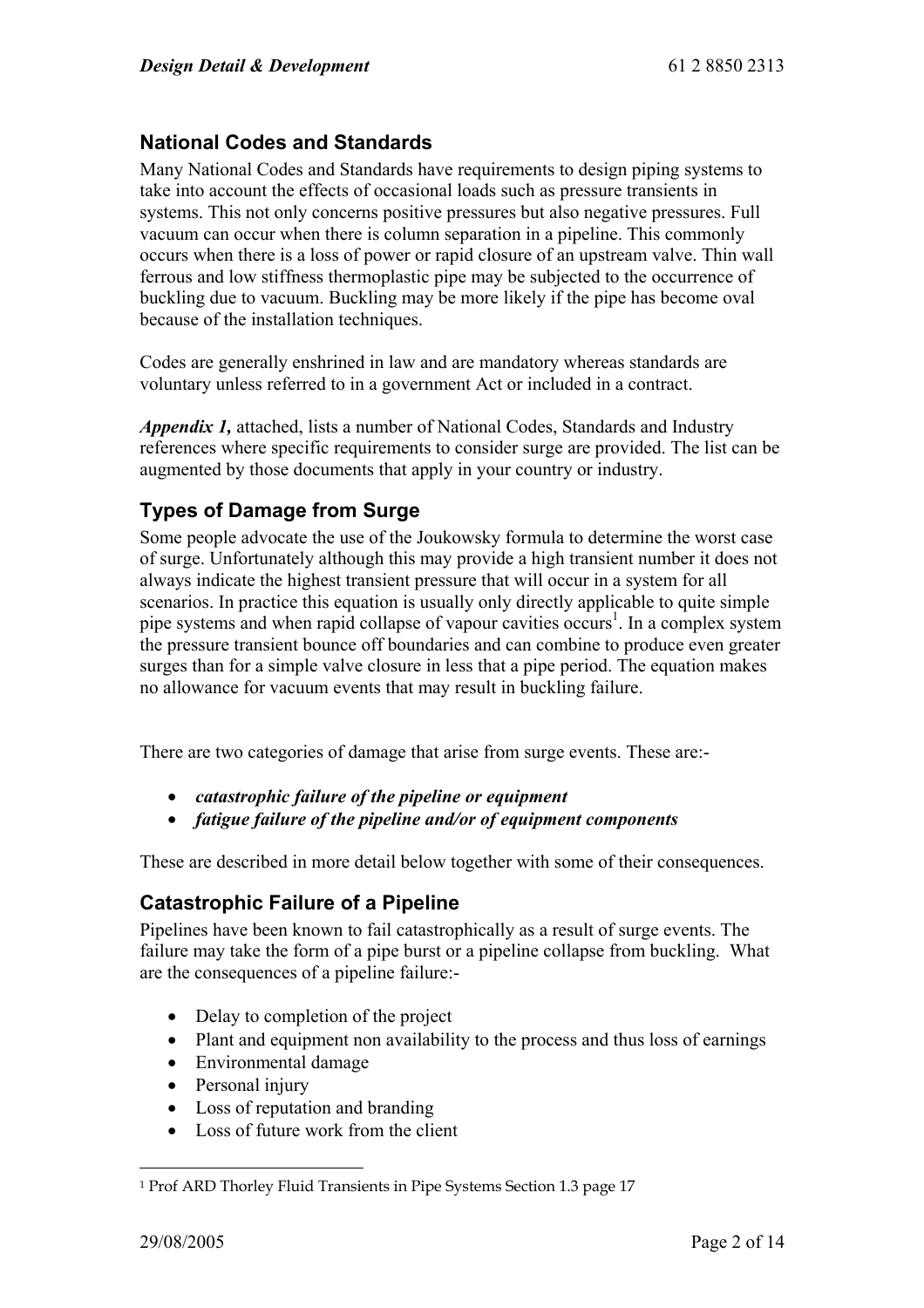- Damage to other properties, injuries to the public
- Damage to the end user's reputation in the eyes of the broader community
- Litigation with the necessary allocation of valuable resources away from their primary duties
- Increased insurance premiums

# **Fatigue Damage to Pipelines and Equipment**

# *Pipelines*

From the requirements in the Codes and Standards listed it can be seen that the phenomenon of fatigue is recognised. The derating of pipeline materials occurs because of the fatigue that occurs. To overcome the potential of fatigue failure increased pipe wall thickness is required to reduce the stress level in the pipe wall. Historically SN Curves have been used to evaluate the fatigue resistance of pipe materials. Certainly, for thermoplastic materials, the newer science of fracture mechanics FEA is being used to determine the design life of materials.

Pipeline accessories may succumb to fatigue damage. These include leaking gaskets, valve body, seal or gasket failure, instrument failure or pipe support failure.

# *Equipment*

Equipment that may be damaged is specific to a particular pipeline or process facility. The consequences arising from such damage is also specific. Below are a few examples. Those involved in a project should undertake a risk review or HAZOPS and identify these matters and rank the consequences. No doubt the end user will place different priorities on fatigue damage to that of the contractor. Whatever the outcome both contractor and end user must be part of such an analysis and risk profiling.

Damage to equipment may mean that a process is offline whilst replacement equipment is installed. The on-costs can be many times the primary Capex of the equipment alone.

# *Pumps*

Pumps can suffer damage to the seals, bearings, impeller, shaft and casing from surge events. In today's world of high speed small frame pumps the relatively small nozzles are particularly vulnerable if the piping is not correctly supported or isolated.

Seals are damaged as a negative pressure may lift the seal face and allow solids to enter. This will lead to wear and consequential leaks.

Cast iron bodied pumps can fail because of the stress reversals in a fatigue situation. Cast iron is particularly weak in tension.

A surge event may create vortexing that results in loss of prime to a pump system. If only manual bleed facilities are fitted this could shut down a process plant.

# *Valves*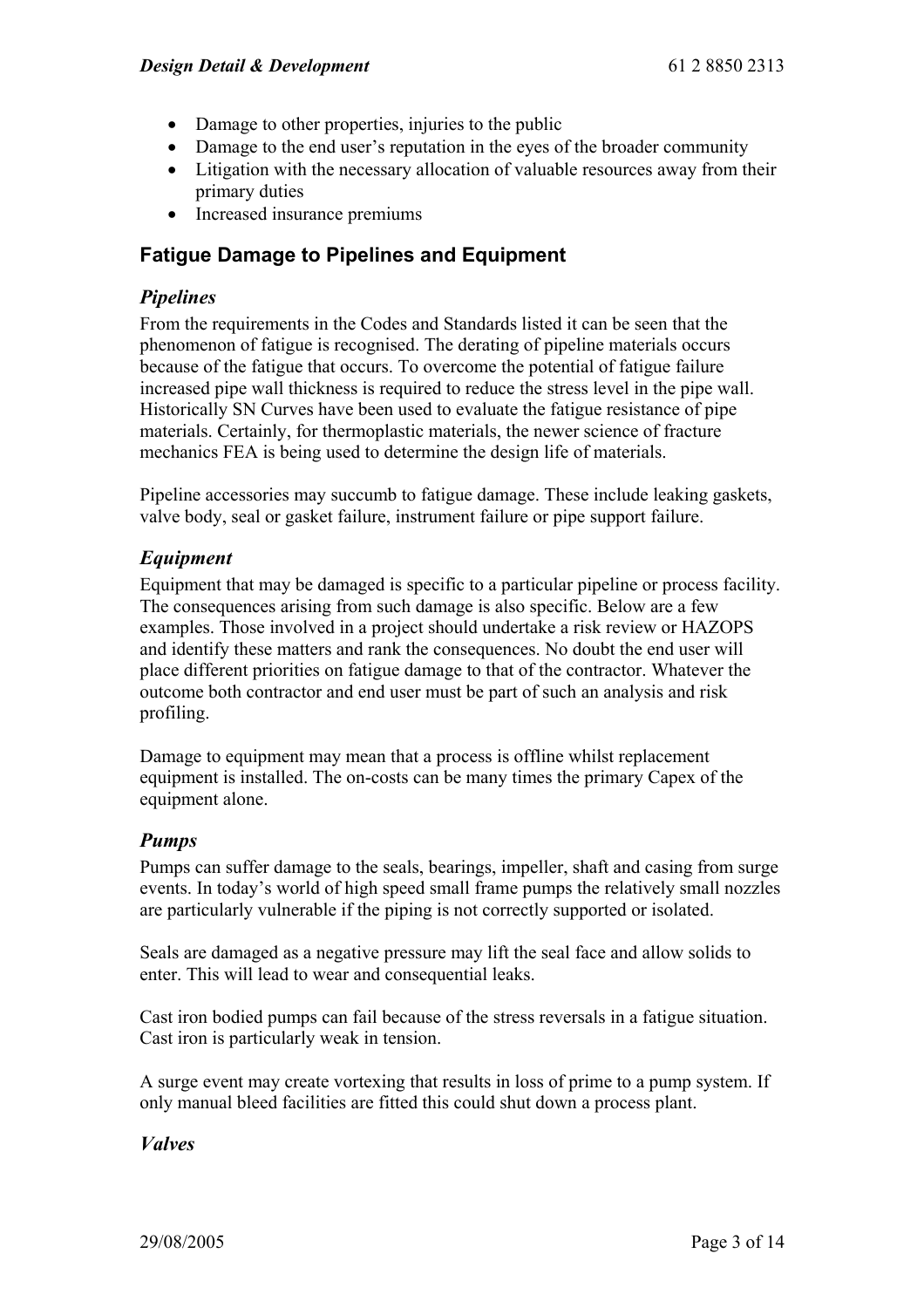Valves can be damaged by fatigue such their seats will allow fluid to pass and thus not isolate as designed. Gland seals are likely to leak requiring the retightening of the gland or complete re packing.

Control valves may be susceptible to loss of control during a surge event. Control valves have parts that are more likely to be damaged. Such items as positioners or other electronic components are vulnerable.

Check valve seats may be damaged and thus leak. This results in a waste of energy in duty/standby pump arrangements as fluid is recirculated. Shafts and pins have been known to fail due to fatigue. There have also been incidents of the flaps in a dual flap check valve failing completely and lodging is some other process equipment causing blockages.

Air release/ vacuum valves usually have small components or floats that can be damaged by pressures in excess of design or severe vibration resulting from surges

Relief valves may discharge as a result of a surge event. If this occurs frequently the seat may fail from fatigue

If the valve is buried it becomes a major exercise to replace.

#### *Pipe Supports*

The vibration resulting from a series of surge events can cause the pipe support to damage the external surface of the pipe material and result in a leak. If the leak is in a difficult access position the repairs become costly and time consuming.

Pipe supports secured to concrete or steel structures can fail at the fasteners as a result of fatigue. The repetitious loading can result in fasteners loosening or failing.

Concentrated masses such as valves may be excited by surge events and cause damage to the piping material. Such items should be supported locally to prevent such occurrences.

#### **Consequences of Fatigue Damage**

The consequences of such damage in addition to those listed above are:-

- Emergency call out resources
- Alternate supply lines
- Increased maintenance costs
- Increased investment in maintenance resources
- Complaints procedures
- Standby equipment
- Increased level of spares holding
- Possible special freight arrangements for remote sites
- Increased insurance premiums
- OH&S and industrial relations problems

There are different and additional requirements in this instance because by its nature fatigue damage may occur over a longer timeframe.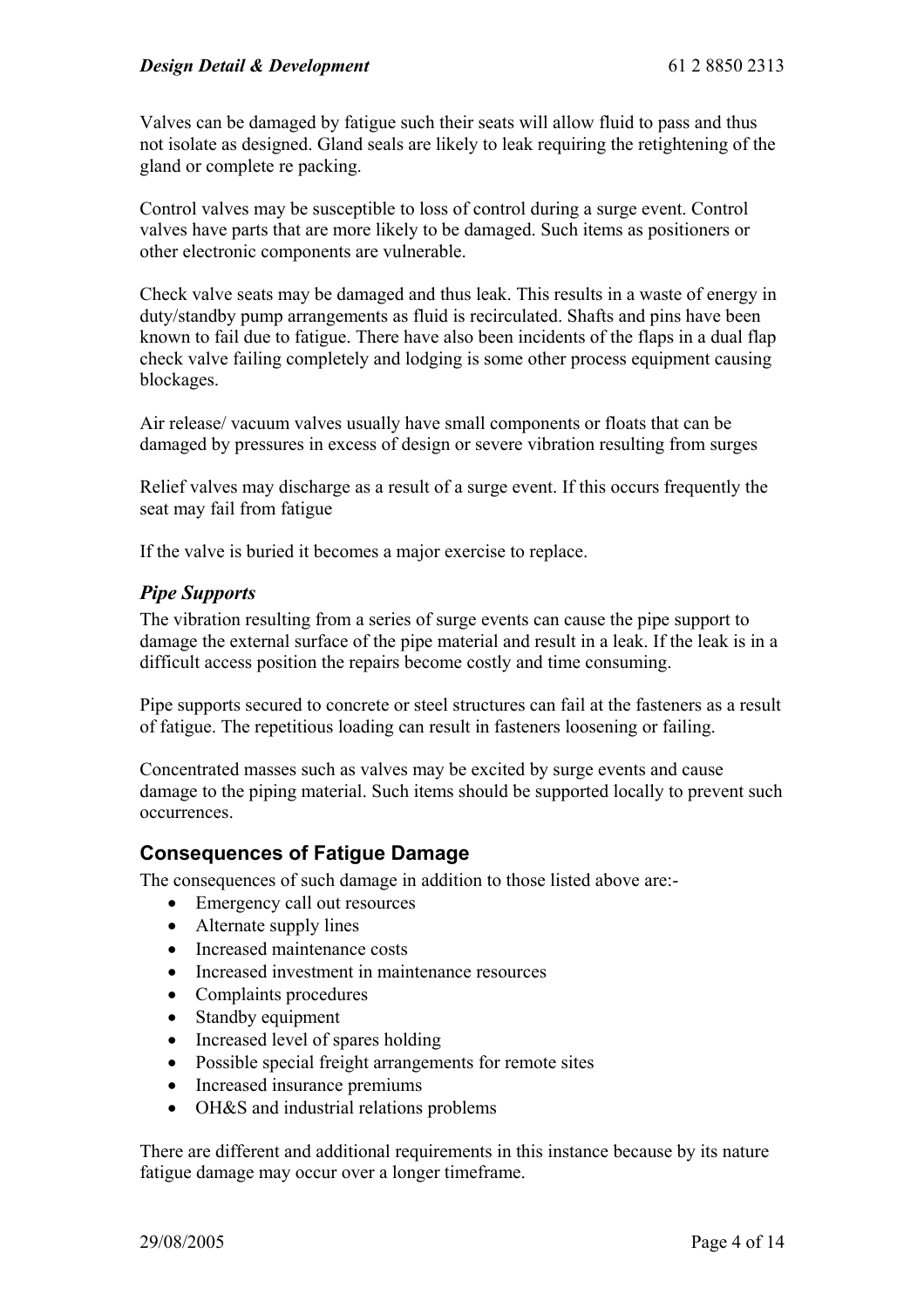# **Significant Devices in a System that Contribute to Surge**

#### *Pumps*

A parameter used in the surge analysis of a pump system is the moment of inertia (MOI) of the pump, fluid and motor rotating elements. With the use of 2 pole speed pumps comes low MOI. Four pole speed pumps are preferred but even so modern designs have reduced the MOI of units as manufacturers have optimised designs with the use of FEA and other design tools. One method of mitigating pressure transients caused by pumps is to use flywheels to increase the MOI, and hence retard the deceleration of the rotating assembly.

Positive displacement pumps are a special case. This type of pump has a tendency to stop almost instantaneously unless fitted with a variable speed drive. In any event a VSD will not work on loss of power. Soft starters are sometimes used to provide dynamic control however they tend to be largely ineffectual in such applications.

# *Check Valves*

The type of check valve used has a great bearing on the pressure transients that can occur in a system. European designers have long recognised this and the use of nozzle type check valves is more common place. In the scheme of things the use of this type of valve is but a small investment in reducing risk and fatigue damage.

Swing check valves are considered by many as unsuitable in high head systems.

*Simple clapper valves tend to have a very poor response, spring assisted split disc valves, especially with stronger springs, are a little better, whereas nozzle type valves generally have a an excellent response.2*

Many facilities exposed to check valve slam with conventional swing check valves have been made silent by the use of the nozzle type check valve. For more details refer www.noreva.de or www.mokveld.com . The nozzle check comes in two types. The single spindle single spring or annulus multiple spring type. Like all items of equipment the designer should take note of the specific design requirements of the equipment. The valve should be installed in a pipeline in accordance with the manufacturer's instructions and with the knowledge available from recognised piping and valve design texts.

Below illustrates a short pattern type non slam valve.

 $\overline{a}$ 2 Fluid Transients in Pipeline Systems Prof ARD Thorley ref 1.3.2.4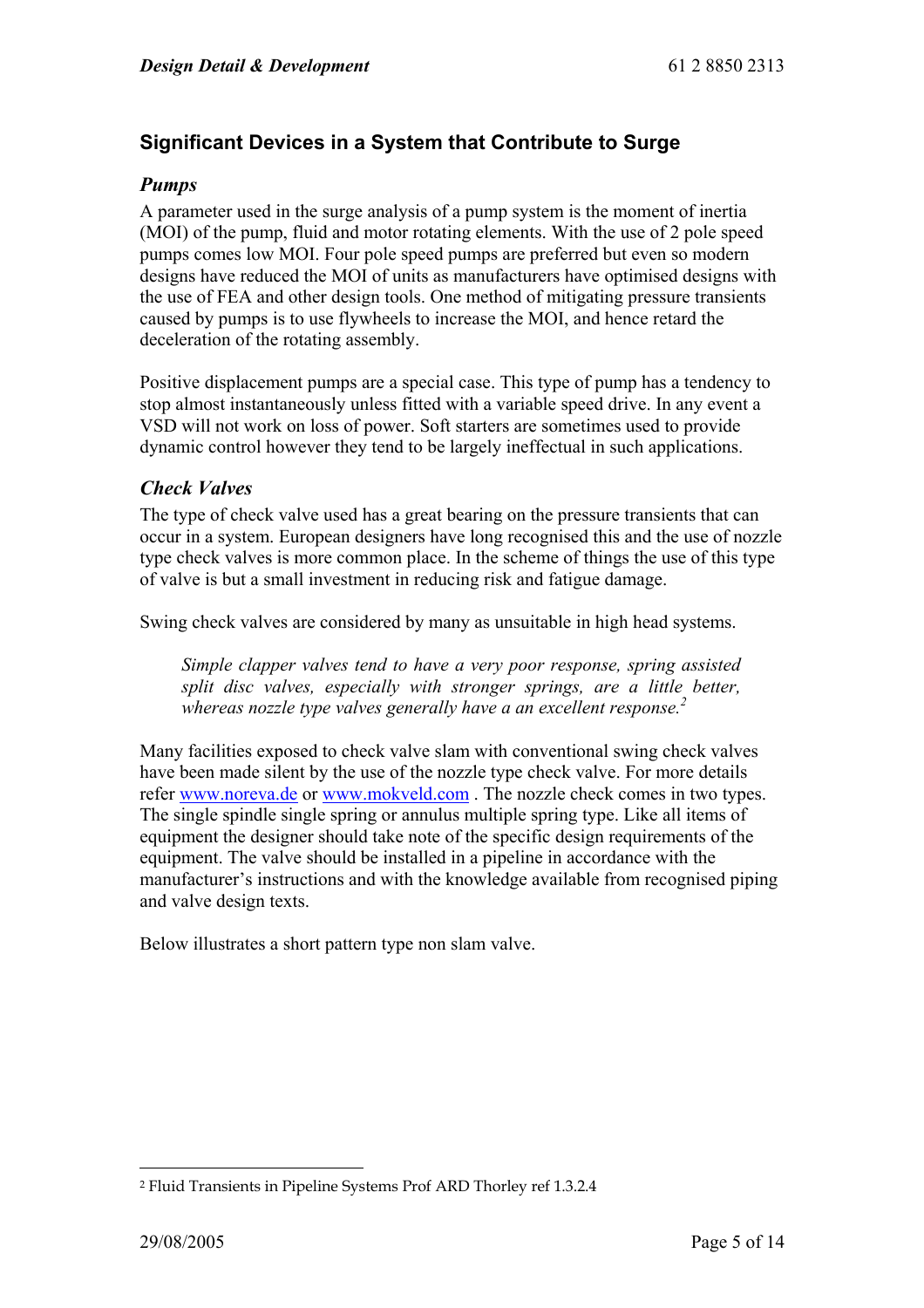

There have been some instances of horizontal orientated single spring nozzle type valves jamming and users should check with the particular manufacturer as to their experiences. A rare problem with the multiple spring design is that it may jam when a flow is unevenly distributed, for example after a bend. Some models are better than others and the engineer needs to determine this in the technical evaluation.

Jamming of a valve has to do with internal friction of a valve and the applied spring strength, not whether they are multiple springs of not. Mokveld & Noreva check valves are optimised to allow the highest spring strength possible, providing an improved dynamic behaviour but also this will prevent jamming of the valve. Further more, the Mokveld & Noreva designs have less friction of moving parts than other designs again eliminating the chance of jamming. The Mokveld & Noreva designs are less prone to failure than other designs on the market. They have replaced many of their competitor's valves, especially in critical applications. Mokveld & Noreva are considered by many, including their competitors, as technology leaders. These manufacturers provide technical information based on flow testing at Delft laboratories. They have characteristics of low pressure loss and non slam action.

The surge analysis needs information such as the *pressure to re open* a closed valve, the *reverse velocity* to close. The latter can be obtained only if the manufacturer has tested the valve. Facilities exist at the Delft Laboratories or the Utah State University to conduct tests independently. Many manufacturers have not had their valves tested, they rely upon a design copied or licensed from decades ago and the current resources just do not understand the fundamental design of the devices and how they interact with the piping system. Technically professional valve suppliers, such as Noreva  $\&$ Mokveld, can provide *deceleration versus maximum reverse velocity* data.

There may be other valve suppliers with similarly competent valves and technology and the designer should investigate these fully before deploying their valves. Readers are referred to the work by Prof ARD Thorley<sup>3</sup> for a more complete understanding of the behaviour of check valves and their relationship to transient events.

Difficult applications such as sewage and slurries require specific designs of valves that are sometimes compromised in their design and application. In fact automated

 $\overline{a}$ 

<sup>3 1</sup> Fluid transients in Pipeline Systems Ch3.8 ISBN 86058 405 5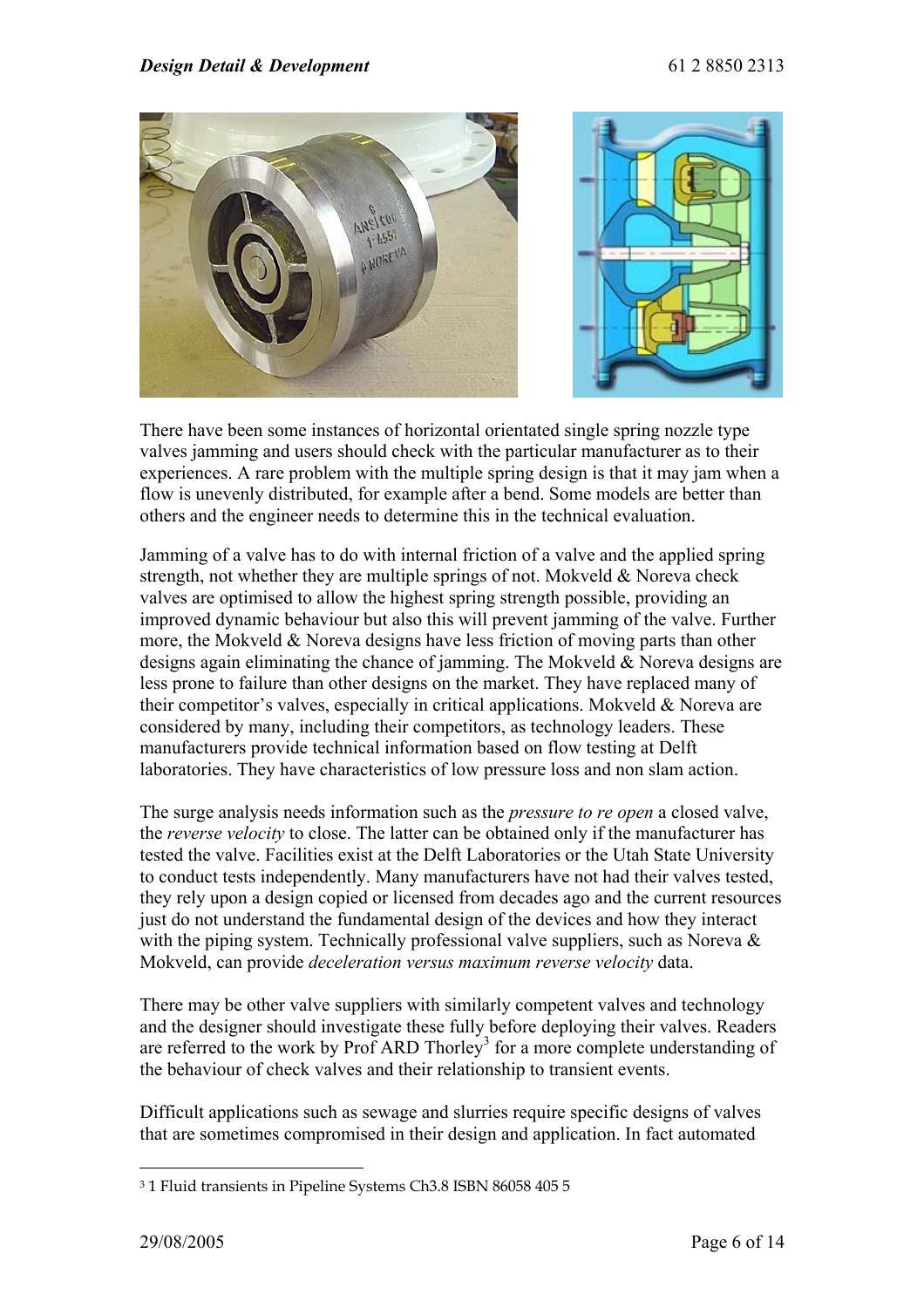isolation valves may replace a check valve in a severe application such as these. The characterised Cv versus % open combined with opening/closing time of these valves then needs to be considered.

#### *Air/Vacuum Release Valves*

The air/vacuum release valves used on pipelines come in many forms of complexity. Many manufacturers have developed the form of valve from the basic *kinetic* air valve developed many years ago. Many of the valves are manufactured to an outdated design that can actually contribute more to a surge event than they relieve.

*Although in practice the admission of air is not without problems, most of the problems are found during the release of air, sometimes resulting in pressures even higher than if air valves were not installed.4*

Many air valves are described as being of a nominal diameter. This generally only describes the connection size and not the orifice size for the air ingress or air release. This latter criteria has significant bearing on air valve performance. It should be remembered that the maximum pressure differential for air ingress is atmospheric pressure to full vacuum whereas the similar parameter for air egress is pipeline pressure to atmospheric pressure. The latter can be significantly higher than the former. In addition the condition of the air may be above sonic velocity in either situation. This gives rise to four equations that may describe the situation occurring at the air valve. Any software needs to be able to determine the condition and apply the correct equation of state.

Further information on the behaviour of air valves may be found at www.ventomat.com.

# **Why Don't Engineers Undertake Surge Analysis?**

You may well ask why engineers don't carry out a waterhammer analysis. Could it be that:-

- There is difficulty in undertaking the calculations using the graphical techniques of yesteryear or modern software of today?
- You don't have the software and these specialist tools are not easy to obtain funding approval for in a large company? Employ a specialist who does!
- It is not understood whether it is an art or a science? Need to increase your knowledge?
- It doesn't really matter as things aren't noticed until they go wrong and because it is complex you can blame someone else? How courageous!
- Fear of the unknown and you were not taught the subject at university? Ignorance is no defence!
- Failures don't appear to be frequent, but consider that most events are buried in confidentiality agreements following litigation.

This paper is aimed at raising the profile of this technology in the minds of managers, operators, designers, installers and public authorities.

 $\overline{a}$ 4 Dynamic performance of Air Valves BHRA Group 2004 International conference on Pressure Surges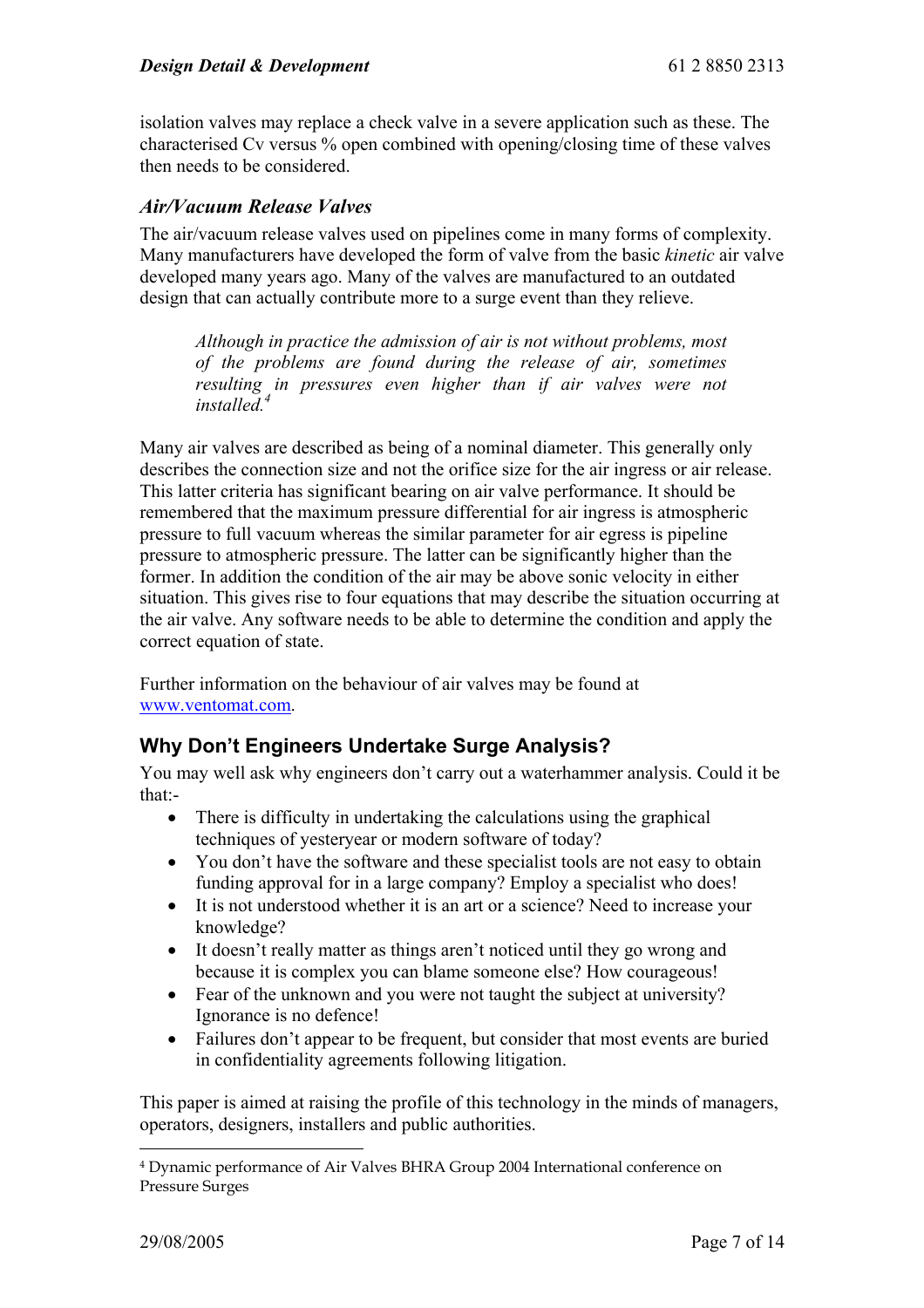We live in a risk adverse society. Rest assured someone will not only be looking for someone to blame but someone with deep pockets to pay!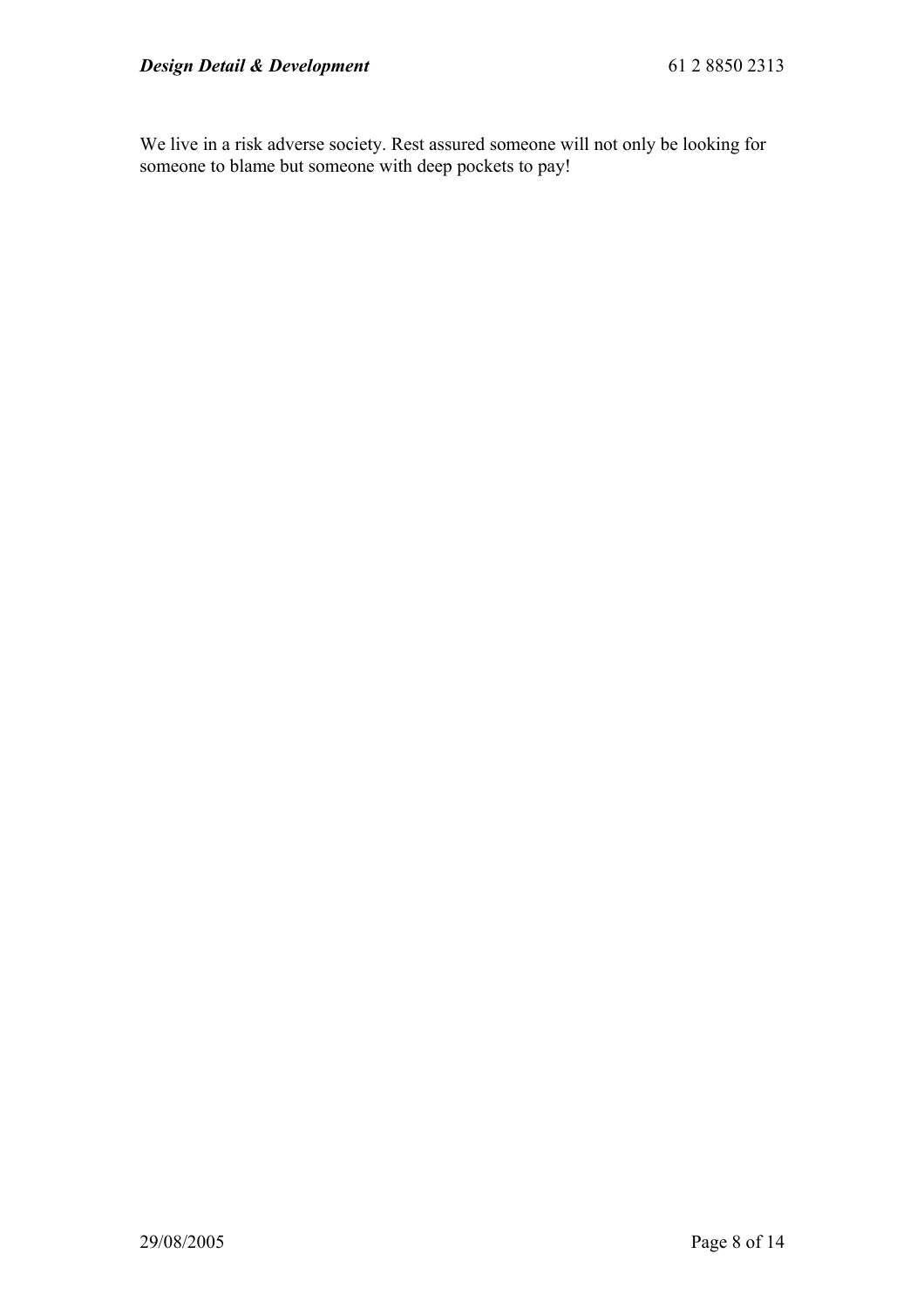# **Devices in a System that Mitigate Surge**

There are many devices that can be used to mitigate transient pressures. However without an *analysis* there cannot be a *design*. The first step is therefore to determine if there is problem.

The devices that may be considered for mitigation of surges include but are not limited to the following. They are not listed in any particular order of effectiveness or cost. Each is specific to the system being analysed. Each is capable of being modelled in modern software. Each has different effectiveness for catastrophic or repetitive damage type scenarios. Some depend upon power or fluids being available to ensure their effectiveness. None should be employed without an analysis of the system.

- Stronger pipes
- Rerouting piping
- More supports
- Change of pipe material to one with a lower modulus
- Air valves
- Intermediate check valves
- Non slam check valves
- Dampened retarded check valves
- Gas accumulators
- Liquid accumulators
- Surge tanks
- Surge shafts

# **Available Software**

- Surge anticipation valves
- Relief valves
- Bursting discs
- Weak pipe sections
- Variable speed drives
- Soft starters
- Valve closure and opening times
- Increasing the inertia of pumps and motors
- Minimising resonance hazards by additional supports

Before reference is made to the available software any organisation needs to consider who is conducting the analysis. The work involved in modelling a particular system requires a high degree of knowledge of the software to be used and the technology of surge analysis. It is not just plugging numbers into a software model and getting the answers.

The pressure transient magnitudes derived in an analysis serve only as a pointer to the type of pressure event that may occur. End users should recognise that a number of assumptions have to be made in any model. The rigorous analysis of the assumptions can only be carried out by varying one parameter at a time and reviewing the sensitivity of the model. When a system is particularly sensitive to a parameter it is usual to adopt the more conservative result. Alternatively, the data can be investigated and more accurate information may be used to gain a more representative answer. Both methods are legitimate.

Engineers have the choice of a number of software packages each with their own merits, ease of use and licence fees. The software may have been developed for a particular industry or may be more generalised and thus flexible in its application. In evaluating the software it is imperative that the product support provided is carefully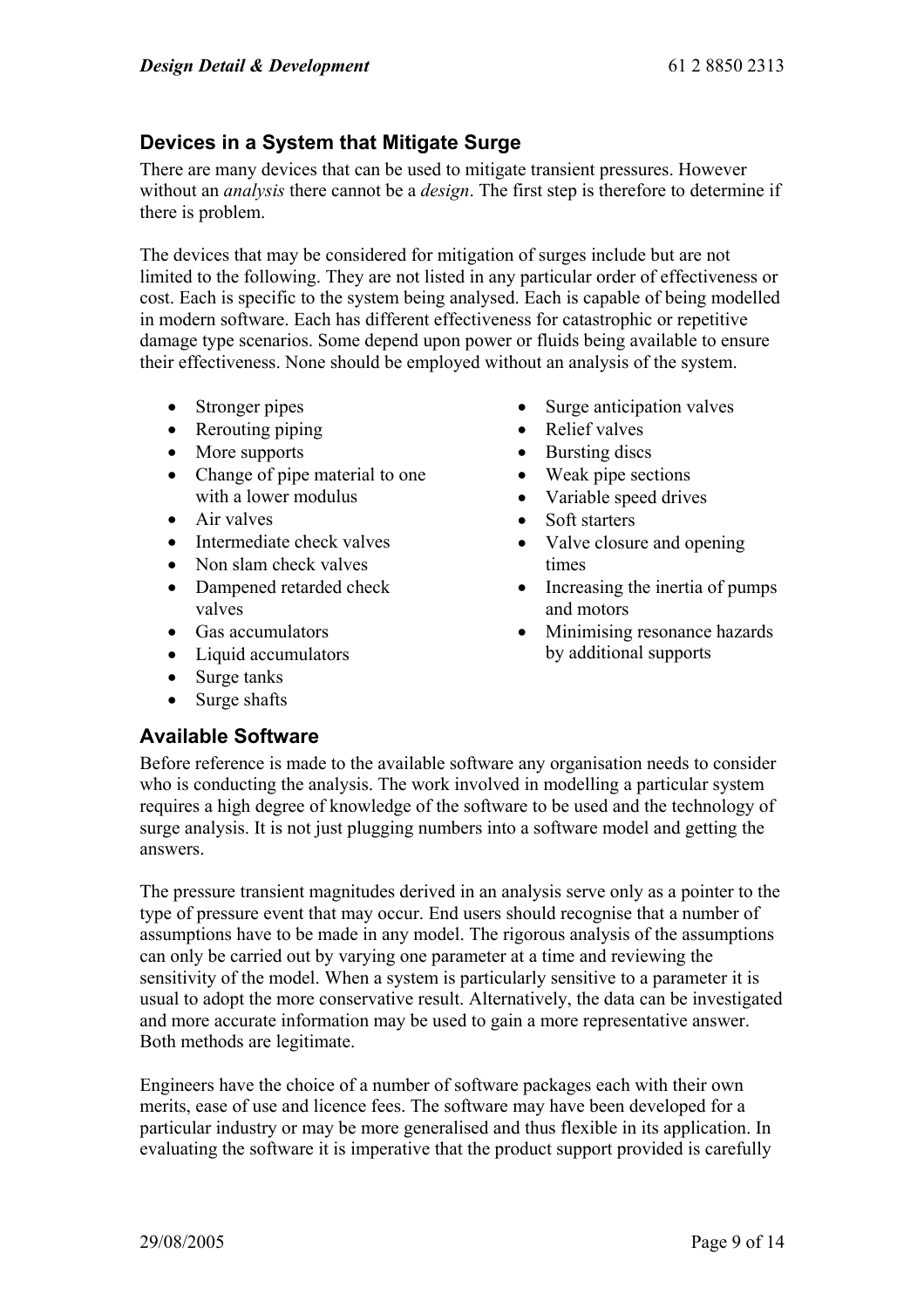reviewed. As the applications are complex it helps if the support comes from an engineering slant rather than one that is more IT based.

In evaluating the software it is of benefit to use the guide found at the following website http://www.civil.ist.utl.pt/~hr/PS-HP.pdf .

The following software references are given, in no particular order. When investigating the available software it may be worthwhile selecting software that is used by colleagues or sister/client companies so that reference can be made to others in your industry. In addition if you intend to develop skills in house you may need to initially use the services of an experienced analyst to verify your designs or provide an independent evaluation. Therefore investment in the same software has merit. No attempt is made to rank the software listed below.

- (i) \*AFT's Impulse www.aft.com
- (ii) \*Hytran www.hytran.com
- (iii) \*Pipenet www.pipenet.com
- (iv) Hammer www.haestad.com
- (v) Watham ( A DOS based program with a large user base in Australia)
- (vi) Flowmaster www.flowmaster.com
- (vii) Arts http://www.aquavarra.ie/arts/watham.html
- (viii) Surge 2000 http://www.mpassociates.gr/software/environment/surge.html
- (ix) Wanda http://www.wldelft.nl/soft/wanda/mods/transient/

\* This software is available from www.accutech2000.com.au .

There are probably others on the market however the above are those that came from a simple search of the internet. The author of this paper has used *AFT's Impulse* for many years.

It should be recognised that there is great investment in the technology and the software. Many have invested in such software and trained their engineers only to find the software rarely used and when it comes time to deploy it there is a refamiliarisation period. The other problem has been that the *surge analyst* ups and joins your competition. From the engineer's perspective in a large organisation he, or she, may become too valuable in the role as the *surge analyst* and be overlooked for promotion to more senior roles. Even if promoted they may be expected to come back to do more *technical* than *managerial* tasks, that is if they are available during the project's timeframe.

# **Investment in Engineering**

The above consequences can perhaps be avoided by an increased level of engineering at the design stage. The Codes and Standards require that level of engineering. Is your project undertaking the engineering using the specialist expertise necessary to make informed decisions? It has been said of engineering projects that:-

- a dollar spent at concept stage is worth ten dollars at design stage
- one hundred dollars at procurement
- one thousand dollars at fabrication
- one hundred thousand dollars during construction and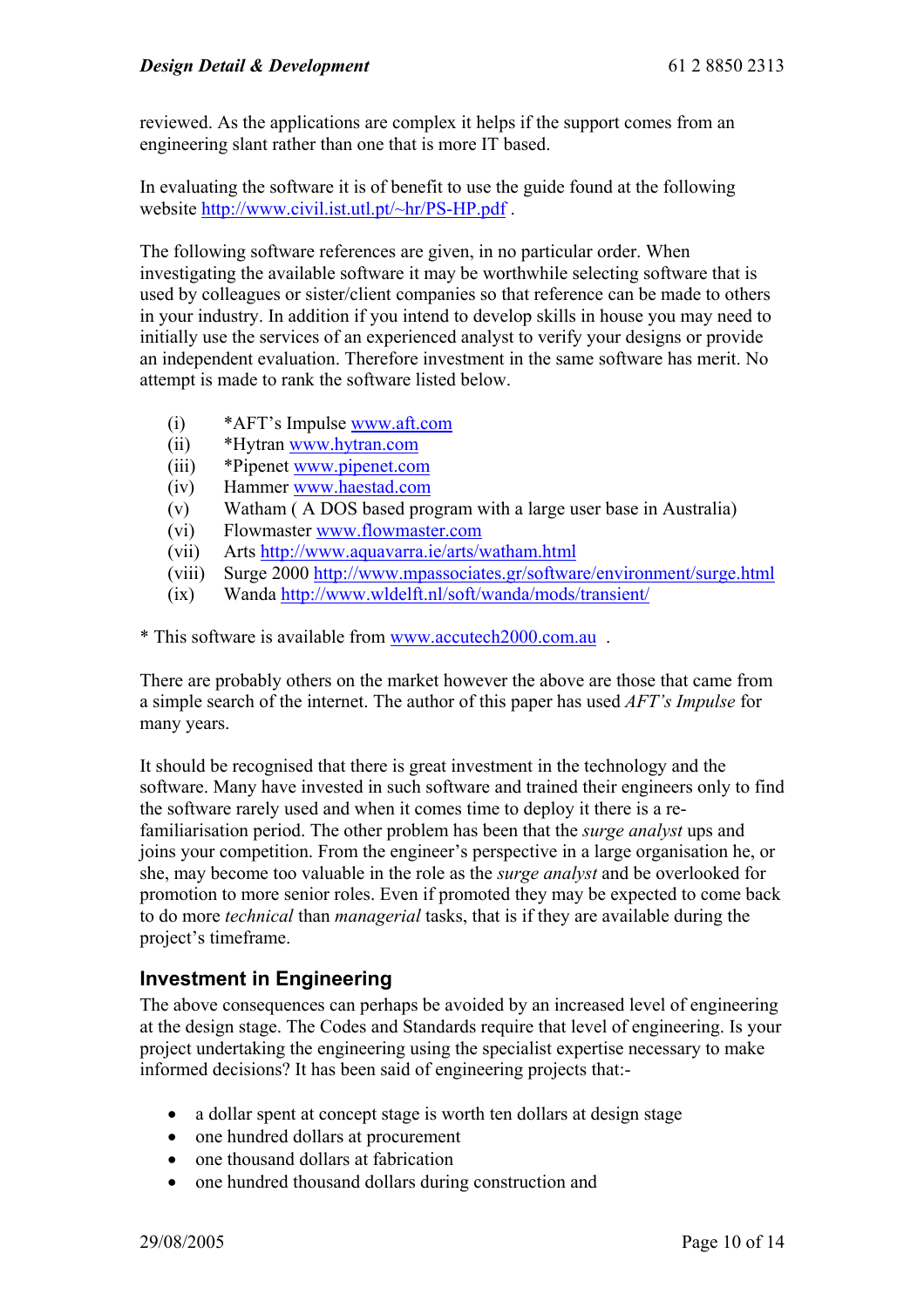• one million dollars during commissioning.

# **Perhaps it will be ten million dollars once the lawyers are involved**

# **Contract Requirements**

Many contract documents and specifications will list all or some of the above documents. Then there will be a general requirement that the contractor should comply with the provisions of the referenced Codes or Standards. Those preparing the specifications may or may not have detailed knowledge of the provisions of the documents and thus will not understand the ramifications. They generally list all standards that have a bearing on a design without specific reference to clauses in detail. Those tendering against the Specification may not fully understand the responsibility associated with these documents.

In respect of the requirements of a surge analysis there are obviously references in the documents that can be invoked to ensure that the contractor undertakes such a study.

A risk exists that the contractor has not allowed to undertake a study of the piping system in their estimate, let alone, the cost of any surge mitigation devices. Suppose the only solution to the transient pressures arising from an event was a bladder type surge vessel. These are imported devices with lead times of twenty (20) to twenty six (26) weeks. They are registered pressure vessels requiring statutory approval. Since they come from overseas they are invariably designed to an ASME or European Code thus making the approval and certification process more complex.

Can the Contractor afford the impost of this extra time on the project?

What if the contractor proceeded without a surge analysis and there was a problem of check valve slam, failed pump seals or bearings, a broken pipeline with environmental damage or some other catastrophe?

Who bears the risk under the contract of not complying with the provisions set out in the Codes and Standards? Invariably the end user will argue that it is the contractor. The contractor is expected to be a specialist in the industry to which the relevant standards are used. Their own marketing people would have extolled the virtues of their organisation along with their professionalism. Even if they can argue their way around the contract they could still be exposed under the Trade Practices Act. Contractors should refer to their own legal advisors to determine their exposure under a particular contract specification and as to their responsibilities in the matter of surge analysis and its mitigation should it prove to be a problem.

# **What Can You Do to Protect Yourself?**

Having explored the topic what can you do to provide protection?

- 1. Read the specification and referenced standards and understand what is required under the Contract
- 2. Ensure that you have available the necessary technical resources to meet your obligations either in house or external specialised services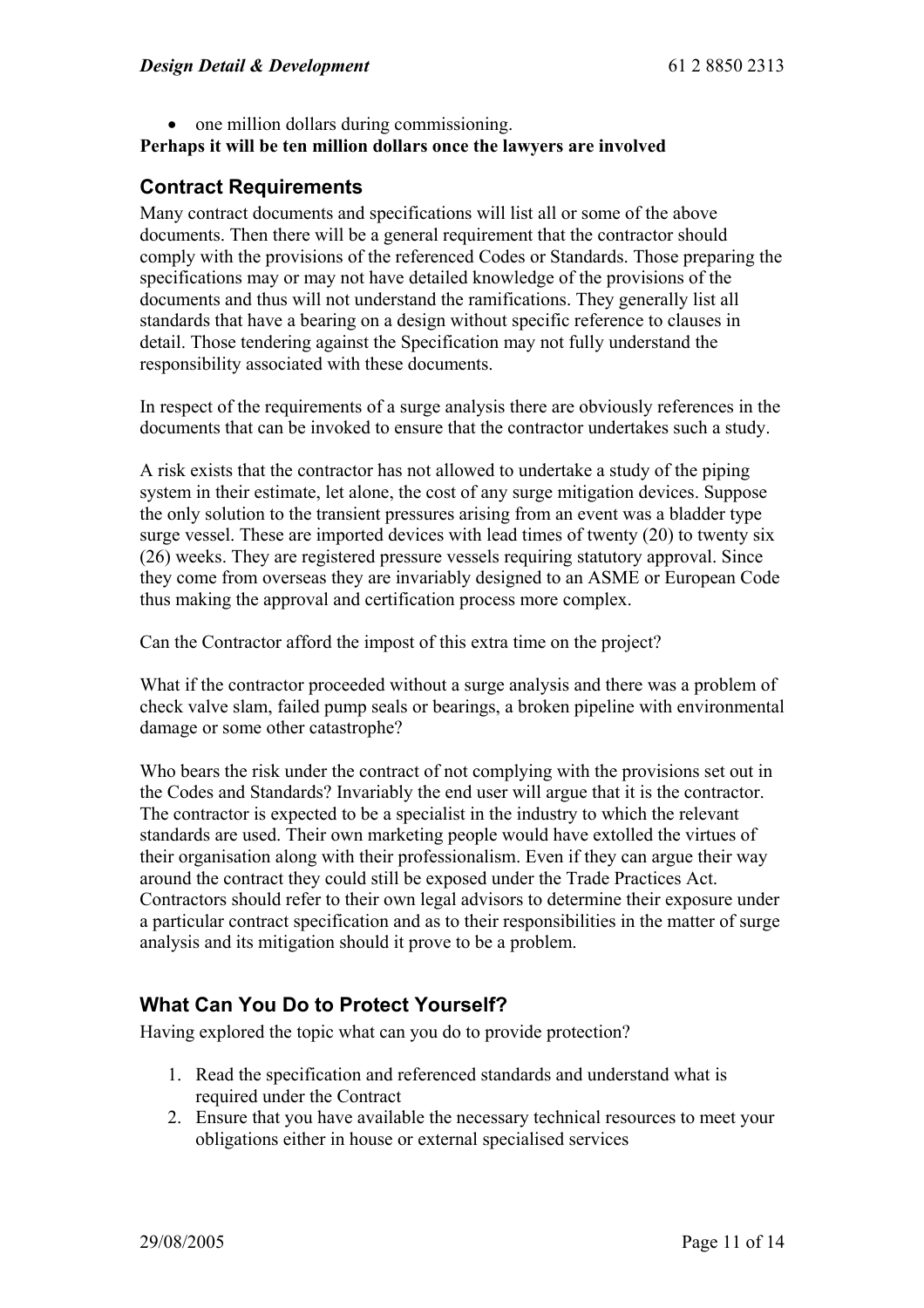- 3. Ensure that the designer has the requirements of the standards, codes or industry requirements embodied in their Design Plan or Quality Assurance Program
- 4. Undertake a risk management strategy with all stakeholders using the reference AS 4360 as a tool to document the investigation
- 5. Analyse the system to determine if mitigation is necessary for the prevention of catastrophic or long term damage, including any future expansions/augmentation
- 6. Design & install appropriate mitigation devices
- 7. Verify the design by testing using a lower risk set of conditions that have been modelled.
- 8. Maintain the system mitigation devices
- 9. Document the devices installed to protect the system. The surge mitigation device is an important as a relief valve in respect of protecting an asset from over pressure.

#### *This paper has been authored by*

*Geoffrey D Stone F I E Aust CP Eng; F I Mech E C.Eng Geoffrey has worked as an independent hydraulics and piping engineer in Australia, SE Asia and the Middle East for thirty years.* 

*This Paper has been peer reviewed by Graeme Ashford the proprietor of Accutech Pty Ltd. Graeme markets a range of fluids analysis software as well as undertaking fluids steady state and transient analysis.* 

# **Disclaimer**

 This document has been prepared as a service to industry. The information in this document is offered in good faith and is believed to be accurate at the time of its preparation but is offered without any warranty, expressed or implied, including warranties of merchantability and fitness for purpose. Any reference to a proprietary product should not be construed as and an endorsement by the author or his employer, which does not endorse the proprietary products or processes of any manufacturer.

Pressure piping should be designed by suitably trained and qualified engineers with the experience to interpret the data provided in the referenced Codes, Standards and texts.

oooOOOooo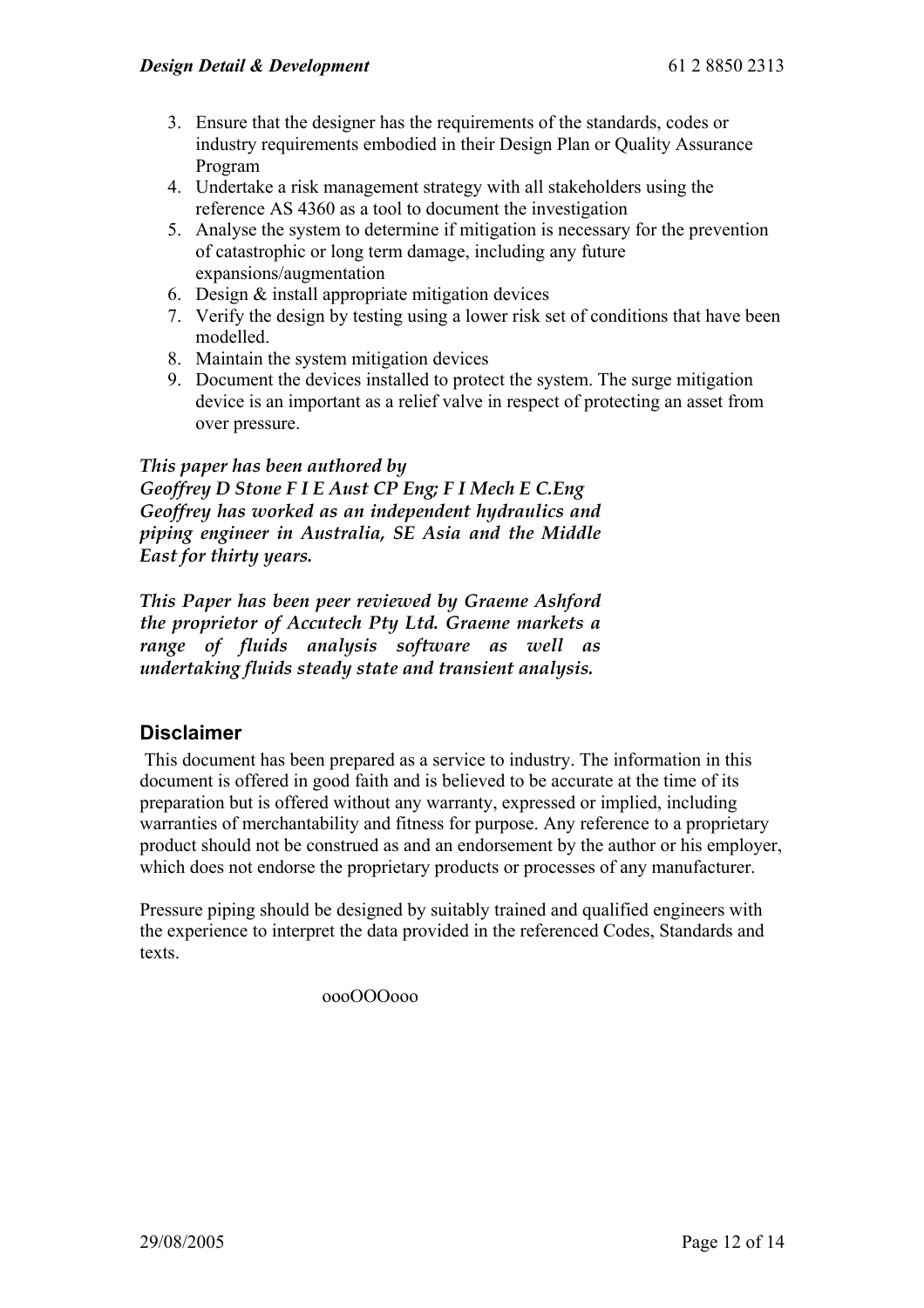# **Appendix 1 Reference National and Industry Codes**

The following standards, codes and industry publications can be augmented by those from your country or industry.

# *AS 4041 Pressure Piping Code*

Clauses 3.5 and 3.9.5 refer to occasional loads such as surge.

# *AS 2566.1 Buried flexible pipelines Part 1: Structural design*

This standard requires that buried flexible pipelines be designed for buckling. Part of the design requires that the external forces such as vacuum be taken into account. Vacuum will occur in pipelines where column separation occurs as a result of a loss of power to a pump or closure of an upstream valve on a gravity line. The level of vacuum occurring can only be determined by analysis of the system behaviour.

# *AS 1579 Arc Welded Steel Pipes for Water and Waste Water*

AS 1579 clause 2.1 refers.

*AS 3571 Glass filament reinforced thermosetting plastics (GRP) pipes— Polyester based—Water supply, sewerage and drainage applications* AS 3571 clause C2 refers to urge in determining the *Service Condition*.

#### *AS 2885-1 Pipelines—Gas and liquid petroleum Part 1: Design and Construction*

AS 2885.1 clause 4.3.6.2 refers to the need to allow for occasional loads such as surge.

# *AS 3690 Installation of ABS pipe systems*

AS 3690 clause 2.4.4 refers to the effects of waterhammer.

# *AS 2032 Installation of UPVC pipe systems*

AS 2032 clause 4.1.5 refers to waterhammer and surge effects

#### *AS 2033 Installation of polyethylene pipe systems*

AS 2033 clause 4.1.5 refers to waterhammer and surge effects.

# *ISO 14692-3 Petroleum and natural gas industries — Glass-reinforced plastics (GRP) piping — Part 3: System design*

ISO 14692-3 clause 6.5 refers to waterhammer and clause A6 refers to buckling criteria that may be brought about by vacuum.

#### *AS 1958 Submarine Pipelines*

AS 1958 clause 3.19.1 refers to the need to consider surge in the design.